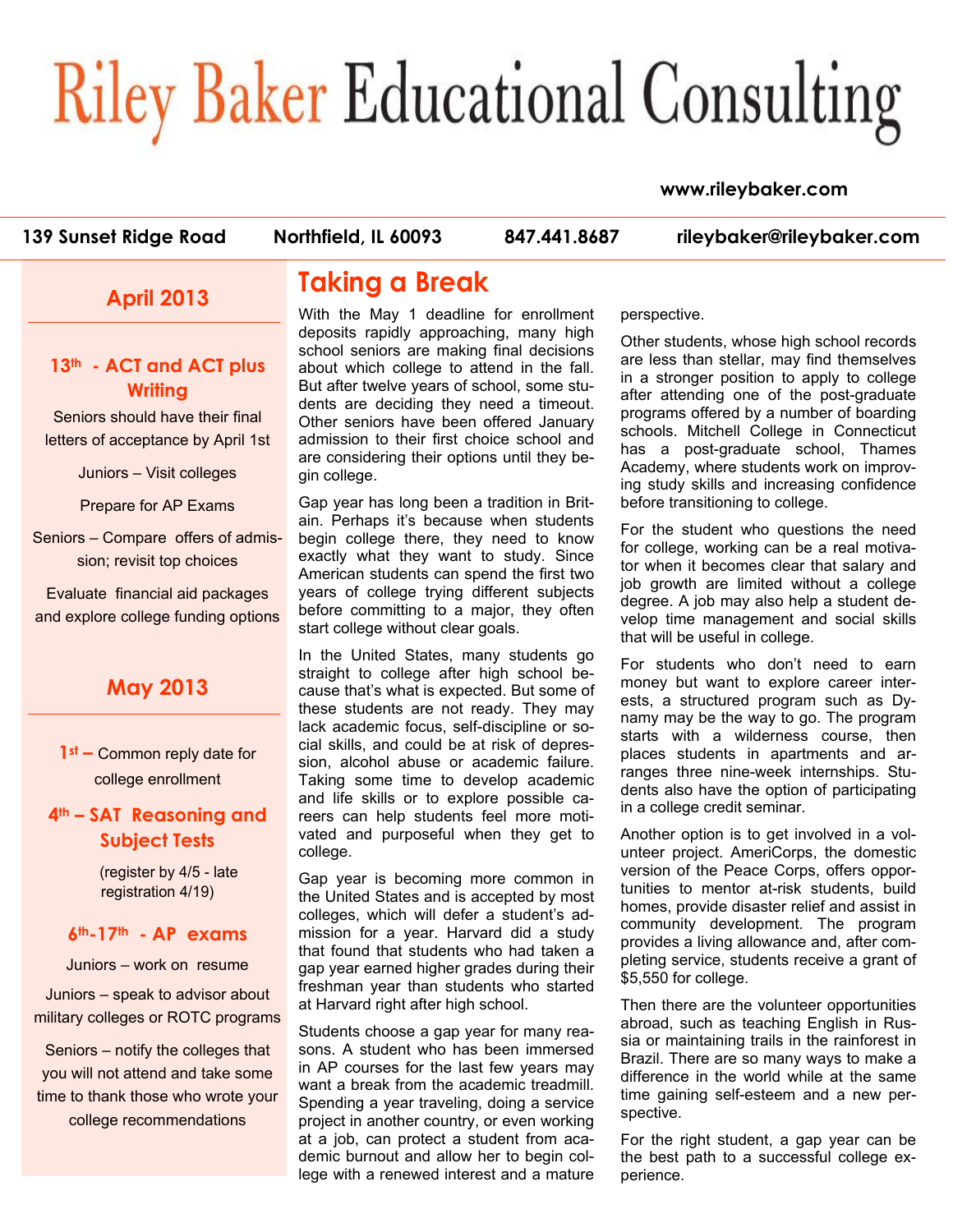## Riley Baker Educational Consulting

**Learn more about these modern majors:** 

#### **Association for Computing Machinery** - www.acm.org

Premier professional organization for computing professionals. Includes information on Special Interest Groups (SIGs) and student chapters.

#### **National Workflow Center for Emerging Technologies** -

#### www.nwcet.org

Organization whose primary goal is the creation of innovative and industry-relevant education programs for the IT and related industries.

**Bureau of Labor Statistics, Occupational Outlook Handbook -** www.bls.gov/ooh

Information on job titles, work responsibilities, wages, and employment prospects.



## **Focus on Majors: Information Sciences/Technology**

If you're creative, have facility with computers, and want a practical college major, Information Systems or Information Technology just might fit the bill. There is considerable difference of opinion about what these two terms actually mean. Some people make clear distinctions between the two, while others use the terms interchangeably. Information Technology can be considered a subset of Information Systems. IT deals exclusively with the technological aspects of information systems (hardware, servers, operating systems and software etc.). IS refers to the design and use of systems and, as such, considers the people and processes involved, as well as the technology. That being said, most colleges and universities offer only one undergraduate major devoted to this study, and choose either IS or IT to describe it.

The Association for Computing Machinery (ACM) defines IT as "undergraduate degree programs that prepare students to meet the computer technology needs of business, government, healthcare, schools, and other kinds of organizations .... IT specialists assume responsibility for selecting hardware and software products appropriate for an organization, integrating those products with organizational needs and infrastructure, and installing, customizing, and maintaining those applications for the organization's computer users. Examples of these responsibilities include the installation of networks; network administration and security; the design of web pages; the development of multimedia resources; the installation of communication components; the oversight of email systems; and the planning and management of the technology lifecycle by which an organization's technology is maintained, upgraded, and replaced."

Well-respected IS/IT programs offer a balance between theory and applied skill development. Classes frequently combine lectures, hands-on lab experience, projects and presentations. IT/IS students need strong writing, research, and presentation skills, along with the ability to work effectively as part of a team. Most programs require students to complete senior projects, so you'll need to collaborate with others to solve real-world problems.

IT/IS programs begin with fundamental classes in calculus, discrete math, and statistics, and then move onto courses in computing and networking technologies, databases, information systems and business. You can expect to take classes in information technology and systems concepts, web design, hardware and software architecture, networking, data management, systems analysis and design, and internet security. You'll probably also be required to take courses in technology and entrepreneurship, ethics, and technology and society. Most curricula will allow you to choose electives in an area of personal interest. When researching schools, pay careful attention to the concentrations that are offered and the research interests of the faculties.

So, you're armed with a degree, now what? Graduates typically obtain jobs as network administrators, database administrators, web developers, technical writers, software developers, and quality analysts. Further, a wide range of employers in government, education, global consulting, manufacturing, consumer products, finance, and software development recruit graduates with IS/IT degrees.

Given the diversity of IS/IT positions, wage and employment statistics provide general indications only. In 2010 the median annual salary for those with Bachelor's degrees in IT/IS was about \$70,000 and upwards, depending on the work specialty. The really good news is that the demand for IS/IT professionals is expected to grow faster than average over the next seven to ten years.

Prepared for the clients of Riley Baker Educational Consulting. The information included in this newsletter is general and does not constitute educational, financial, accounting, legal, or other professional advice. Although it is intended to be accurate, neither the publisher nor any other party assumes liability for loss or damage due to reliance on the material contained herein. Copyright © 2013 by The College Advisor, Inc. All rights reserved.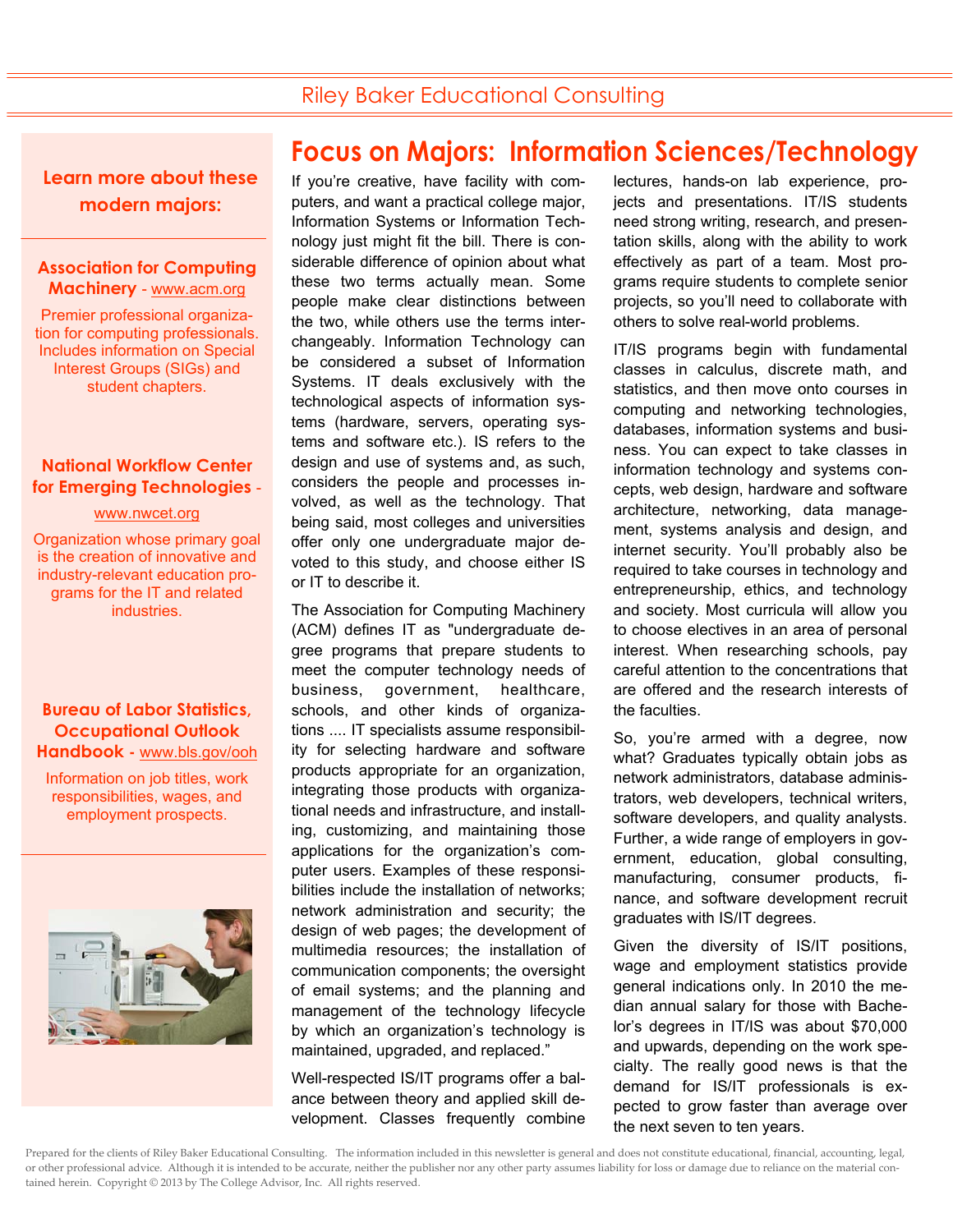## **Financial Matters: Education-Related Tax Benefits**



With tax returns due on April 15th, this seems to be a good time to discuss benefits that lower the true cost of your child's college education. These tax benefits fall into two general types: credits and deductions.

**Credits** are applied dollar for dollar against the tax that families may owe. Credits can even result in a refund. Currently, the U.S. tax code provides for two educational credits. The **American Opportunity Credit** (which replaces the Hope credit) is available only for four years of post-secondary education. This provides a maximum credit of \$2,500 per student for qualified educational expenses, and there are family income limits that apply. A **Lifetime Learning Credit** of \$2,000 per student is good for any type of study with no time limit. Income limits do apply to this credit also, but any family member can claim this credit for qualified educational expenses.

Although they don't have the moneysaving value of tax credits, educationrelated **deductions** are also helpful when meeting college expenses. Deductions reduce the amount of your taxable income. Families may reduce their taxable income by as much as \$4,000/ year to pay for tuition and fees at an eligible post-secondary institution. Families can also deduct up to \$2,500 of the interest paid on student loans taken to meet educational expenses. Both of these deductions also carry income limits.

To learn how these education-related tax benefits apply to your individual family situation, please contact your accountant or financial advisor.

## **Learning Style and College Choice The Convention Website**

We hear a lot about selecting a college for fit, not for reputation. Understanding how you best learn is an important criterion in finding the college that fits you. Start with past experiences. Consider the classes that intrigued you, and in which you were actively engaged in the learning process. What was the teaching style of your instructor? Was this a lecture class in which you did the reading and then sat back and listened to your teacher? How important to you was the ability to ask questions on the spot, or were you fine waiting until some time after the class was over to have your questions answered? In what ways were you actively engaged in the class? Think about whether you like discussion or seminar-based classes in which you must participate or if you prefer to blend into the crowd and not be called on.

Many of us learn best through firsthand experience. Do you perform better in hands-on classes in which all of your senses are engaged? Tactile learners will find that colleges with frequent lab sections and opportunities for experiential learning fit them better than those institutions that feature mainly large lecture sections.

All colleges today attempt to meet the varied needs of their students. Even very large public institutions provide smaller break-out discussion groups to supplement those large lecture halls. Professors at every college have posted office hours when students may come to discuss issues or concerns. Unfortunately, this still does not provide the same opportunity for learning as does a school with smaller, seminar-style classes. Once you analyze how you learn best, you'll be able to choose colleges that fit you academically and then you can consider the extra-curricular and social aspects of life on these campuses.

Here's a new website that may be of interest to those students who want to get a better handle on possible future careers. www.mynextmove.org is designed to help users figure out what they might want to do for a living. The site was created for the U.S. Department of Labor and offers resources to users who know what they want to do as well as to those who have no idea about their "next move". You can search careers by key words, browse over 900 different careers by industry, or take a short interest profiler to discover some careers that might be of interest to you. You may even discover careers that you had not been aware of. Additional sections focus on green careers and career opportunities for the future. The site also features information on career training through apprenticeship programs.